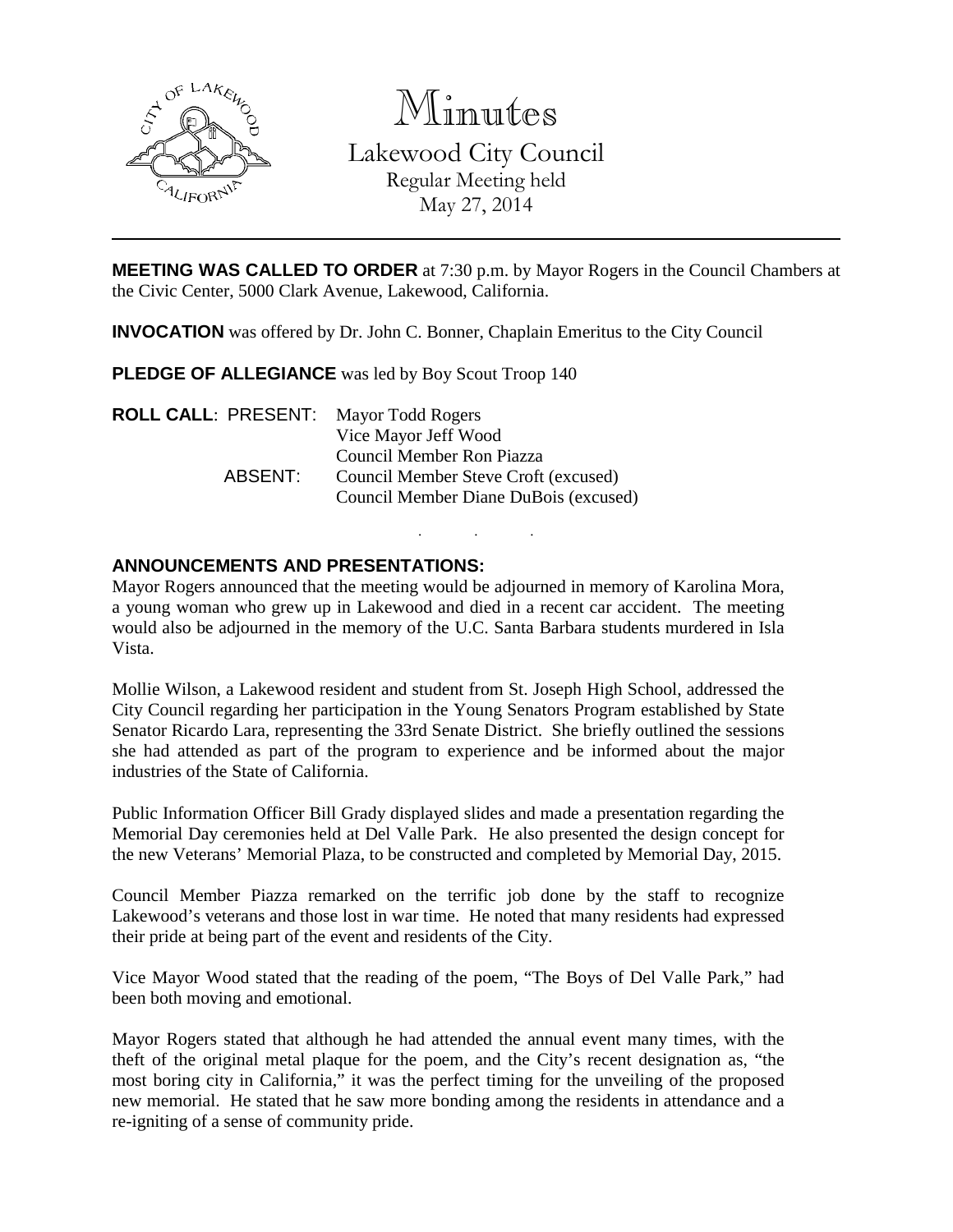### **ANNOUNCEMENTS AND PRESENTATIONS:** Continued

Council Member Piazza stated that the new memorial would be the perfect illustration of "Times Change, Values Don't."

 $\mathbf{r}$  .  $\mathbf{r}$  ,  $\mathbf{r}$  ,  $\mathbf{r}$  ,  $\mathbf{r}$  ,  $\mathbf{r}$  ,  $\mathbf{r}$  ,

#### **ROUTINE ITEMS:**

COUNCIL MEMBER PIAZZA MOVED AND VICE MAYOR WOOD SECONDED TO APPROVE ROUTINE ITEMS 1 THROUGH 9.

- RI-1 Approval of Minutes of the Meeting held May 13, 2014
- RI-2 Approval of Personnel Transactions
- RI-3 Approval of Registers of Demands
- RI-4 RESOLUTION NO. 2014-17; A RESOLUTION OF THE CITY COUNCIL OF THE CITY OF LAKEWOOD ESTABLISHING DISABLED PERSON DESIGNATED PARKING ON THE WEST SIDE OF ALBURTIS AVENUE WITHIN THE CITY OF LAKEWOOD
- RI-5 Approval of Reappointment to the Southeast Los Angeles County Workforce Investment Board of Directors
- RI-6 Approval of Memorandum of Understanding for Coordinated Compliance Monitoring and Reporting Plan for the Dominguez Channel and Los Angeles and Long Beach Harbors
- RI-7 Approval of Request to Change Operational Setting on Emergency Interconnection with Golden State Water Company
- RI-8 Approval of Proposal for Design Services with Meyer & Associates for the Del Valle Memorial Plaza Project
- RI-9 Approval of Agreement with Merchants Building Maintenance for Custodial Services

. . .

UPON ROLL CALL VOTE, THE MOTION WAS APPROVED:

- AYES: COUNCIL MEMBERS: Wood, Piazza and Rogers
- NAYS: COUNCIL MEMBERS: None
- ABSENT: COUNCIL MEMBERS: Croft and DuBois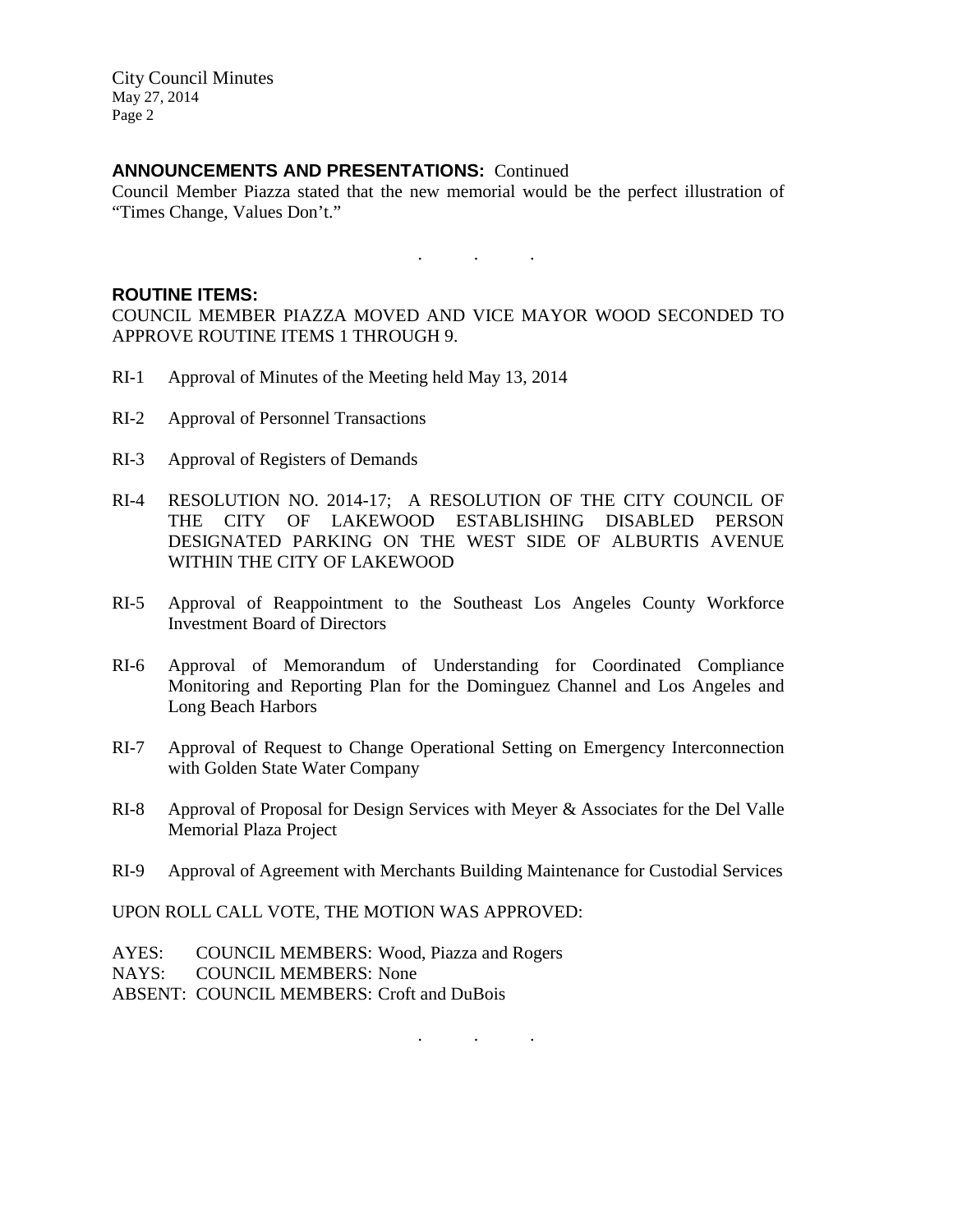# **1.1 • ORDINANCE NO. 2014-5; GRANTING A PIPELINE FRANCHISE TO CRIMSON CALIFORNIA PIPELINE, L.P.**

City Attorney Steve Skolnik advised that at the April 22nd meeting, a resolution had been adopted setting a public hearing on the proposed franchise ordinance, which had also been introduced at that meeting. The ordinance was presented for public hearing and adoption at this time.

Mayor Rogers opened the public hearing at 7:54 p.m. and called for anyone in the audience wishing to address the City Council on this matter. There was no response.

VICE MAYOR WOOD MOVED AND COUNCIL MEMBER PIAZZA SECONDED TO CLOSE THE PUBLIC HEARING. UPON ROLL CALL VOTE, THE MOTION WAS APPROVED:

AYES: COUNCIL MEMBERS: Wood, Piazza and Rogers NAYS: COUNCIL MEMBERS: None ABSENT: COUNCIL MEMBERS: Croft and DuBois

ORDINANCE NO. 2014-5; AN ORDINANCE OF THE CITY COUNCIL OF THE CITY OF LAKEWOOD GRANTING A FRANCHISE TO CONSTRUCT AND USE AN OIL PIPELINE TO CRIMSON CALIFORNIA PIPELINE, L.P. was read by title by the City Clerk.

VICE MAYOR WOOD MOVED AND COUNCIL MEMBER PIAZZA SECONDED TO WAIVE FURTHER READING AND ADOPT ORDINANCE NO. 2014-5. UPON ROLL CALL VOTE, THE MOTION WAS APPROVED:

AYES: COUNCIL MEMBERS: Wood, Piazza and Rogers NAYS: COUNCIL MEMBERS: None ABSENT: COUNCIL MEMBERS: Croft and DuBois

# **1.2 • ORDINANCE NO. 2014-6; GRANTING A PIPELINE FRANCHISE TO TESORO SOCAL PIPELINE COMPANY, LLC**

. . .

The City Attorney stated that the proposed ordinance was identical in nature to the ordinance just adopted and was also presented for public hearing, second reading and adoption.

Mayor Rogers opened the public hearing at 7:56 p.m. and called for anyone in the audience wishing to address the City Council on this matter. There was no response.

COUNCIL MEMBER PIAZZA MOVED AND VICE MAYOR WOOD SECONDED TO CLOSE THE PUBLIC HEARING. UPON ROLL CALL VOTE, THE MOTION WAS APPROVED:

AYES: COUNCIL MEMBERS: Wood, Piazza and Rogers NAYS: COUNCIL MEMBERS: None ABSENT: COUNCIL MEMBERS: Croft and DuBois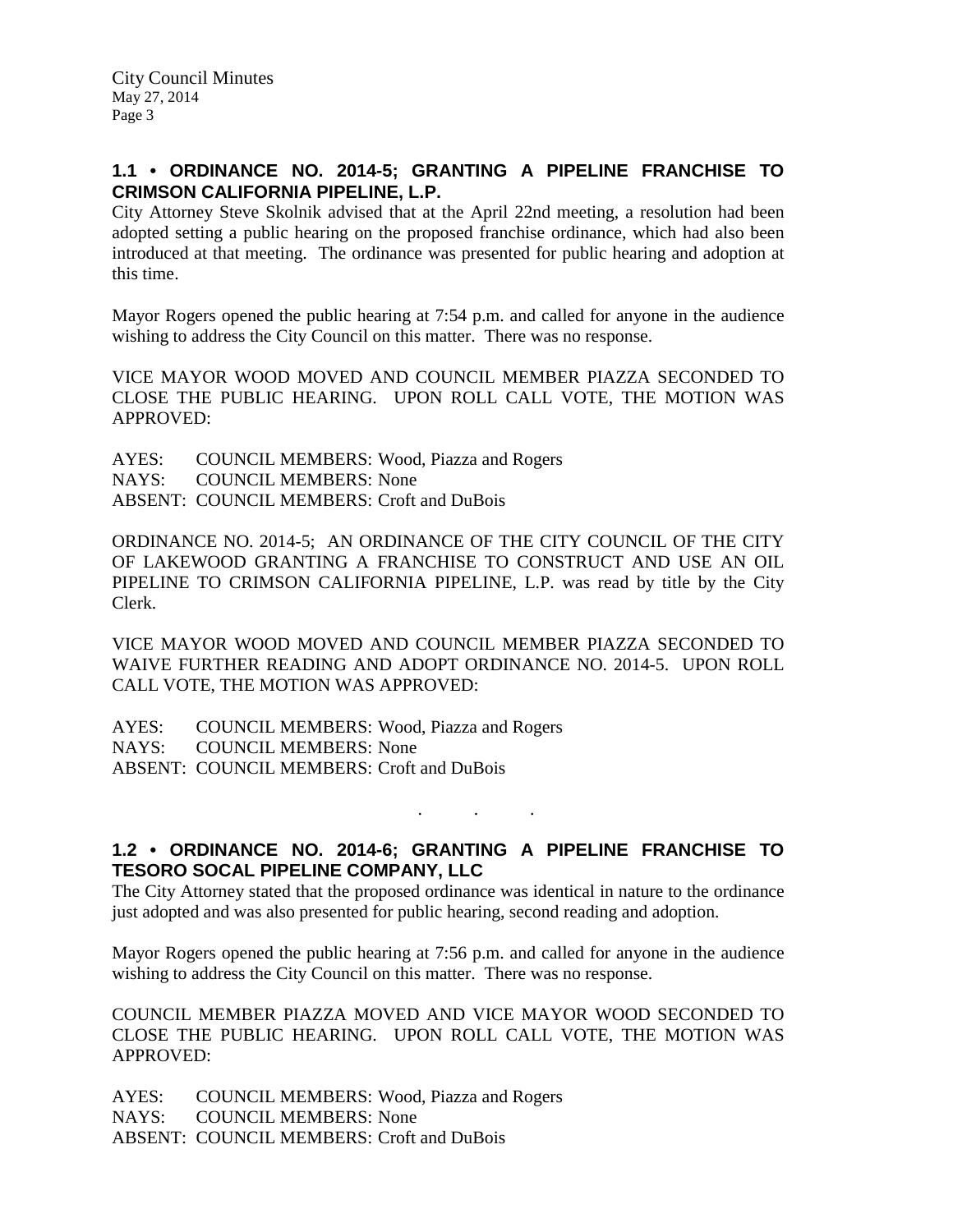**1.2 • ORDINANCE NO. 2014-6; GRANTING A PIPELINE FRANCHISE TO TESORO SOCAL PIPELINE COMPANY, LLC** - Continued

ORDINANCE NO. 2014-6; AN ORDINANCE OF THE CITY COUNCIL OF THE CITY OF LAKEWOOD GRANTING A FRANCHISE TO CONSTRUCT AND USE AN OIL PIPELINE TO TESORO SOCAL PIPELINE COMPANY LLC was read by title by the City Clerk.

COUNCIL MEMBER PIAZZA MOVED AND VICE MAYOR WOOD SECONDED TO WAIVE FURTHER READING AND ADOPT ORDINANCE NO. 2014-6. UPON ROLL CALL VOTE, THE MOTION WAS APPROVED:

AYES: COUNCIL MEMBERS: Wood, Piazza and Rogers NAYS: COUNCIL MEMBERS: None ABSENT: COUNCIL MEMBERS: Croft and DuBois

# **1.3 • AWARD OF BID FOR PURCHASING BID 02-14, TWO C2500 AND ONE C1500 CHEVROLET SILVERADO TRUCS**

. . .

Administrative Services Director Diane Perkin displayed slides and gave a presentation based on the report in the agenda. She reported that three bids had been received for the replacement of three utility trucks for use by the Water Resources Department. It was the recommendation of staff that the City Council hold a public hearing and authorize the purchase of three utility trucks from George Chevrolet of Bellflower in the amount of \$100,883.92.

Council Member Piazza confirmed with Ms. Perkin that the old vehicles would be going to auction.

Mayor Rogers opened the public hearing at 7:59 p.m. and called for anyone in the audience wishing to address the City Council on this matter. There was no response.

VICE MAYOR WOOD MOVED AND COUNCIL MEMBER PIAZZA SECONDED TO AUTHORIZE THE PURCHASE OF UTILITY TRUCKS AS RECOMMENDED BY STAFF. UPON ROLL CALL VOTE, THE MOTION WAS APPROVED:

AYES: COUNCIL MEMBERS: Wood, Piazza and Rogers NAYS: COUNCIL MEMBERS: None ABSENT: COUNCIL MEMBERS: Croft and DuBois

### **1.4 • RATES FOR SPECIAL BIN SERVICES**

The Director of Administrative Services made a presentation based on the memo in the agenda and stated that in accordance with the refuse collection contract, the rates for commercial services were to be adjusted annually based on the April-to-April CPI. She noted that the resolution established the maximum rate for bin and special refuse collection service. It was the recommendation of staff that the City Council adopt the proposed resolution for special bin service rates.

. . .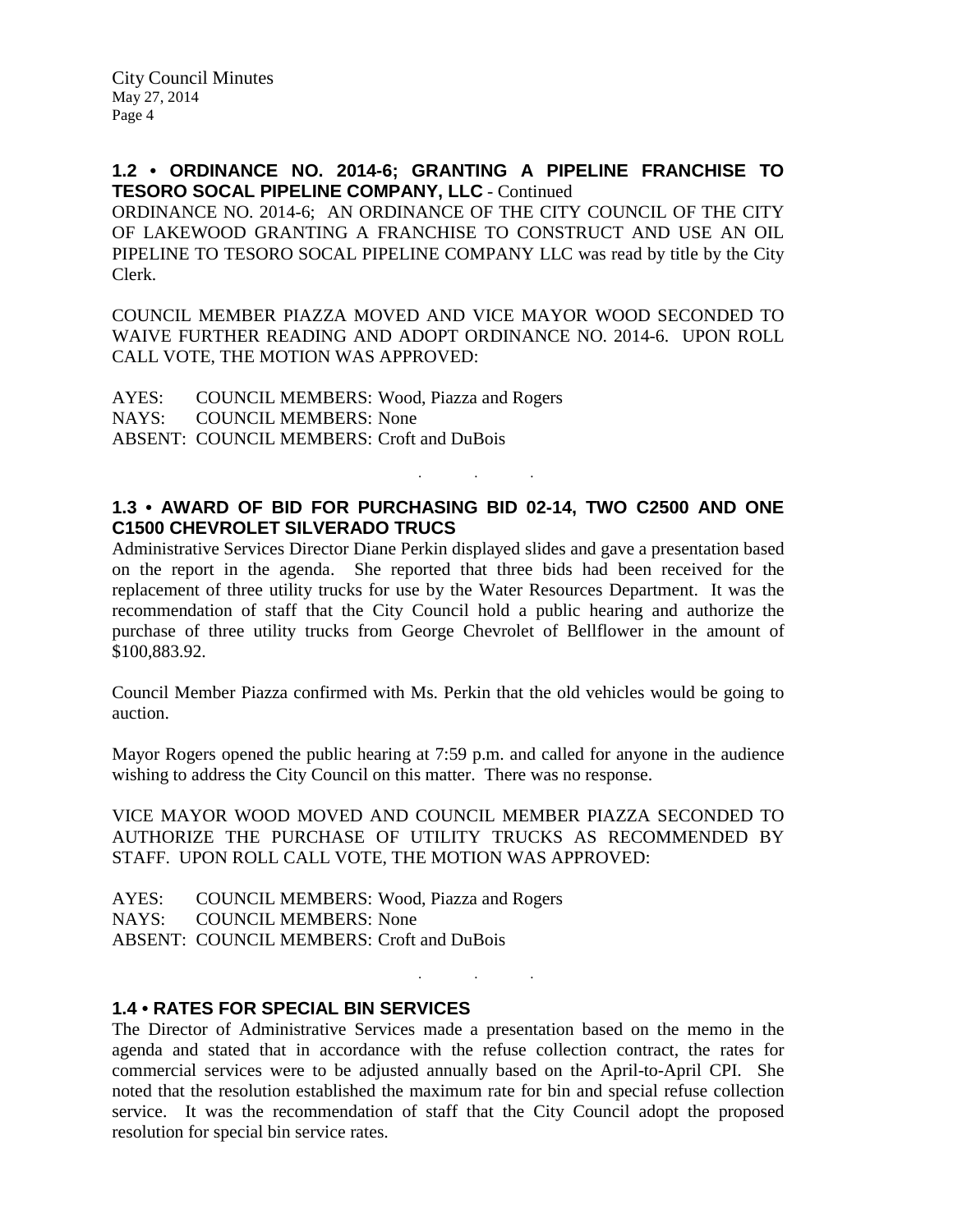# **1.4 • RATES FOR SPECIAL BIN SERVICES** - Continued

RESOLUTION NO. 2014-18; A RESOLUTION OF THE CITY COUNCIL OF THE CITY OF LAKEWOOD ADJUSTING THE MAXIMUM FEES OR CHARGES FOR BIN AND SPECIAL REFUSE SERVICE

Mayor Rogers opened the public hearing at 8:01 p.m. and called for anyone in the audience wishing to address the City Council on this matter. There was no response.

COUNCIL MEMBER PIAZZA MOVED AND VICE MAYOR WOOD SECONDED TO CLOSE THE PUBLIC HEARING AND ADOPT RESOLUTION NO. 2014-18. UPON ROLL CALL VOTE, THE MOTION WAS APPROVED:

AYES: COUNCIL MEMBERS: Wood, Piazza and Rogers NAYS: COUNCIL MEMBERS: None ABSENT: COUNCIL MEMBERS: Croft and DuBois

# **1.5 • PURCHASE OF PLAY EQUIPMENT AND SURFACING FOR SAN MARTIN PARK**

. . .

Recreation and Community Services Director Lisa Litzinger displayed slides and made a presentation on the proposed playground improvements for San Martin Park. She reported that the school-age playground would be completely removed and any of the equipment that could be recycled would be donated to Kids Around the World. She reviewed the concept for the new playground, which would continue the existing storybook theme, with a new pumpkin coach and castle. She stated that the new equipment would be completely accessible, even to children in wheelchairs. She concluded by noting that the entry plaza area where the statue was located would also be redesigned.

Based on the report in the agenda, the Director of Administrative Services advised that since Lakewood was a member of the National Joint Powers Alliance, the play equipment was available through a cooperative, or piggy-back purchase, based on the lowest price offered.

Mayor Rogers opened the public hearing at 8:10 p.m. and called for anyone in the audience wishing to address the City Council on this matter.

Sam O'Neil, Lakewood, expressed the need for additional shade for parents.

### COUNCIL MEMBER PIAZZA MOVED AND VICE MAYOR WOOD SECONDED TO CLOSE THE PUBLIC HEARING. UPON ROLL CALL VOTE, THE MOTION WAS APPROVED:

AYES: COUNCIL MEMBERS: Wood, Piazza and Rogers NAYS: COUNCIL MEMBERS: None ABSENT: COUNCIL MEMBERS: Croft and DuBois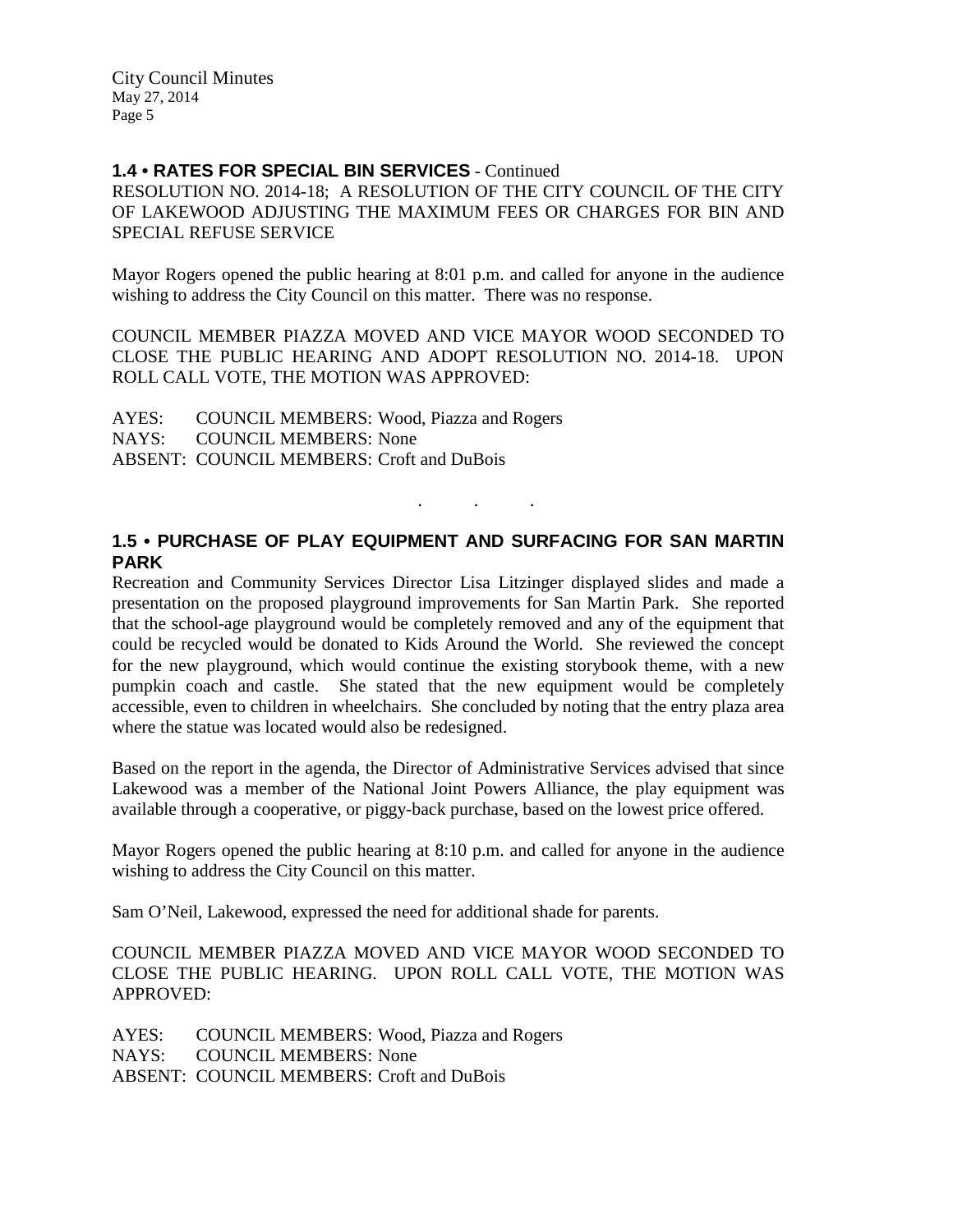### **1.5 • PURCHASE OF PLAY EQUIPMENT AND SURFACING FOR SAN MARTIN PARK** – Continued

Vice Mayor Wood stated that several generations of Lakewood children had enjoyed the existing playground and that the new equipment would not only enhance the play area by creating additional accessibility, but would remain true to the original playground theme going forward, creating good memories for future generations.

Council Member Piazza congratulated the Park Development Committee for the great design.

Mayor Rogers stated that although it had been a struggle to bring the playground up to new standards, while maintaining the character of the park, he was excited about the project.

VICE MAYOR WOOD MOVED AND COUNCIL MEMBER PIAZZA SECONDED TO APPROVE THE PURCHASE OF PLAY EQUIPMENT, INCLUDING DEMOLITION, INSTALLATION AND SURFACING FOR SAN MARTIN PARK. UPON ROLL CALL VOTE, THE MOTION WAS APPROVED:

AYES: COUNCIL MEMBERS: Wood, Piazza and Rogers NAYS: COUNCIL MEMBERS: None ABSENT: COUNCIL MEMBERS: Croft and DuBois

### **3.1 • FUNDING AGREEMENT WITH THE METROPOLITAN TRANSPORTATION AUTHORITY FOR IMPROVEMENTS AT THE INTERSECTION OF DEL AMO AND LAKEWOOD BOULEVARDS**

. . .

Public Works Director Lisa Rapp made a presentation based on the memo in the agenda and stated that a grant of Measure R funds for intersection improvements was available through the Metropolitan Transportation Authority. The intersection of Del Amo and Lakewood Boulevards had been identified as a congestion location eligible for improvements. The proposed project would widen the west side of Lakewood Boulevard across the drainage channel south of Del Amo Boulevard, add a left-turn lane in each direction and modify the traffic signals. It was the recommendation of staff that the City Council approve a funding agreement with the Los Angeles County Metropolitan Transportation Authority for \$3,320,000 in improvements to the intersection of Del Amo and Lakewood Boulevards, and authorize staff to execute a proposal from Willdan for project approval and environmental documentation services in the amount of \$149,915.

Responding to a question from Mayor Rogers, Ms. Rapp stated that there would be an additional left-turn lane on each of the four sides of the intersection.

Vice Mayor Wood determined from Ms. Rapp that the project schedule would include consideration of holiday traffic around the Lakewood Center Mall.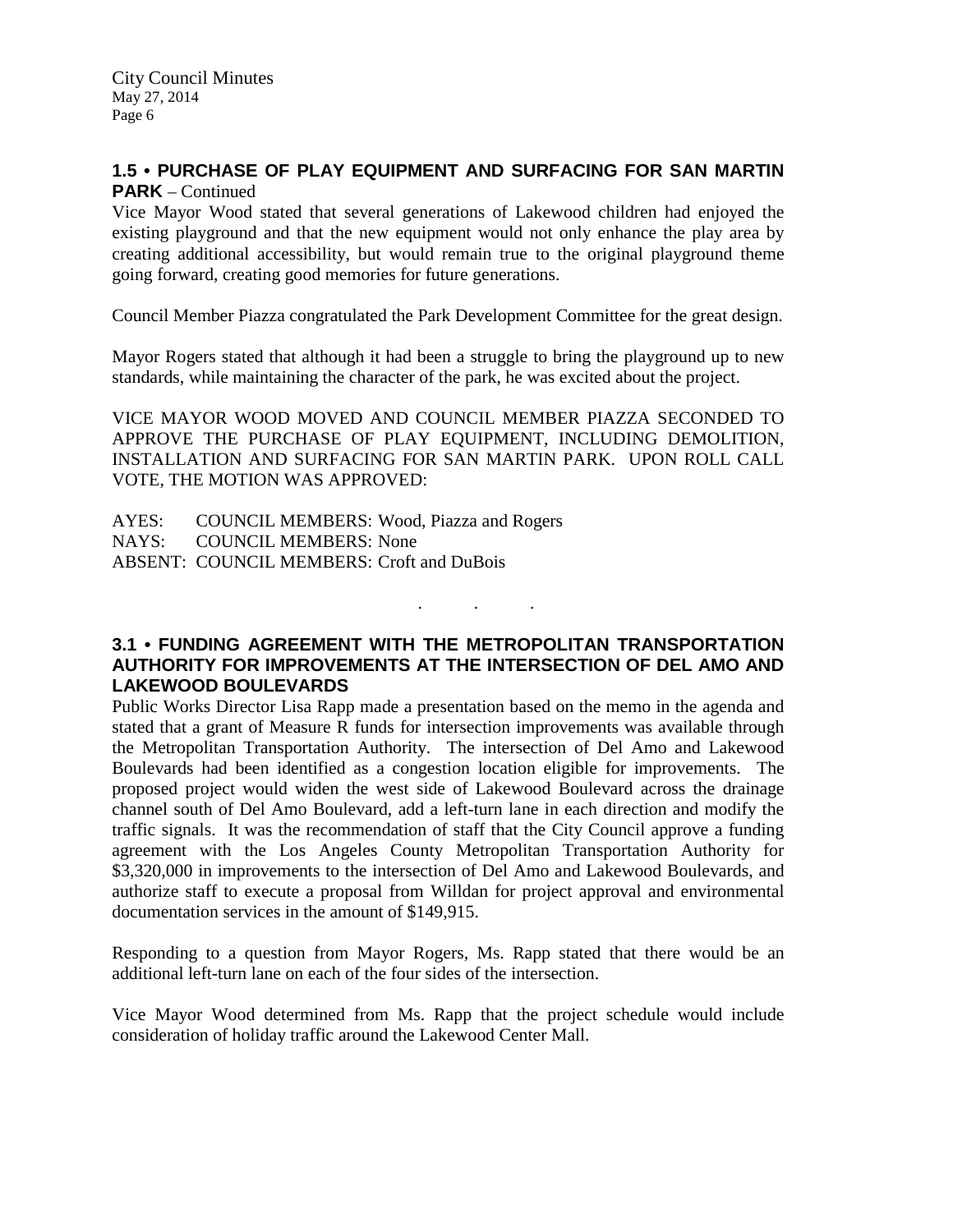**3.1 • FUNDING AGREEMENT WITH THE MTA FOR IMPROVEMENTS AT THE INTERSECTION OF DEL AMO AND LAKEWOOD BOULEVARDS** - Continued VICE MAYOR WOOD MOVED AND COUNCIL MEMBER PIAZZA SECONDED TO APPROVE STAFF'S RECOMMENDATION.

Council Member Piazza stated that he would abstain from voting on this item as he was an owner of a business located at this intersection.

UPON ROLL CALL VOTE, THE MOTION WAS APPROVED:

AYES: COUNCIL MEMBERS: Wood and Rogers NAYS: COUNCIL MEMBERS: None ABSTAIN:COUNCIL MEMBERS: Piazza ABSENT: COUNCIL MEMBERS: Croft and DuBois

#### **3.2 • PREVIEW OF 2014 SUMMER PROGRAMS AND SUMMER CATALOG**

The Director of Recreation and Community Services displayed slides and made a presentation based on the memo in the agenda. She stated that the Summer Recreation Catalog had just been mailed out to Lakewood residents, offering hundreds of programs and events. She briefly reviewed some of the offerings such as: over 650 contract classes for adults and youth; Lakewood Youth Sports, with t-ball, baseball and softball teams; Aquatics programs at both Mayfair and McCormick Pools and wading pools at each local park; the Finally It's Friday events for families; the annual Civic Center Block Party on June 28th; and the Summer Concerts in the Park, with a special line-up recognizing Lakewood's 60th Anniversary through bands presenting music from each of the past six decades.

. . .

Responding to a question from Vice Mayor Wood, Ms. Litzinger stated that attendance at the Concerts in the Park generally ranged between 2,000 and 2,500.

MAYOR ROGERS STATED THAT THERE BEING NO OBJECTION, THE ITEM WAS ORDERED RECEIVED AND FILED.

. As we have the set of  $\mathcal{A}$  , and  $\mathcal{A}$ 

#### **SUCCESSOR HOUSING ACTIONS**

1. Approval of Registers of Demands VICE MAYOR WOOD MOVED AND COUNCIL MEMBER PIAZZA SECONDED TO APPROVE THE REGISTERS OF DEMANDS. UPON ROLL CALL VOTE, THE MOTION WAS APPROVED:

AYES: COUNCIL MEMBERS: Wood, Piazza and Rogers NAYS: COUNCIL MEMBERS: None ABSENT: COUNCIL MEMBERS: Croft and DuBois

. . .